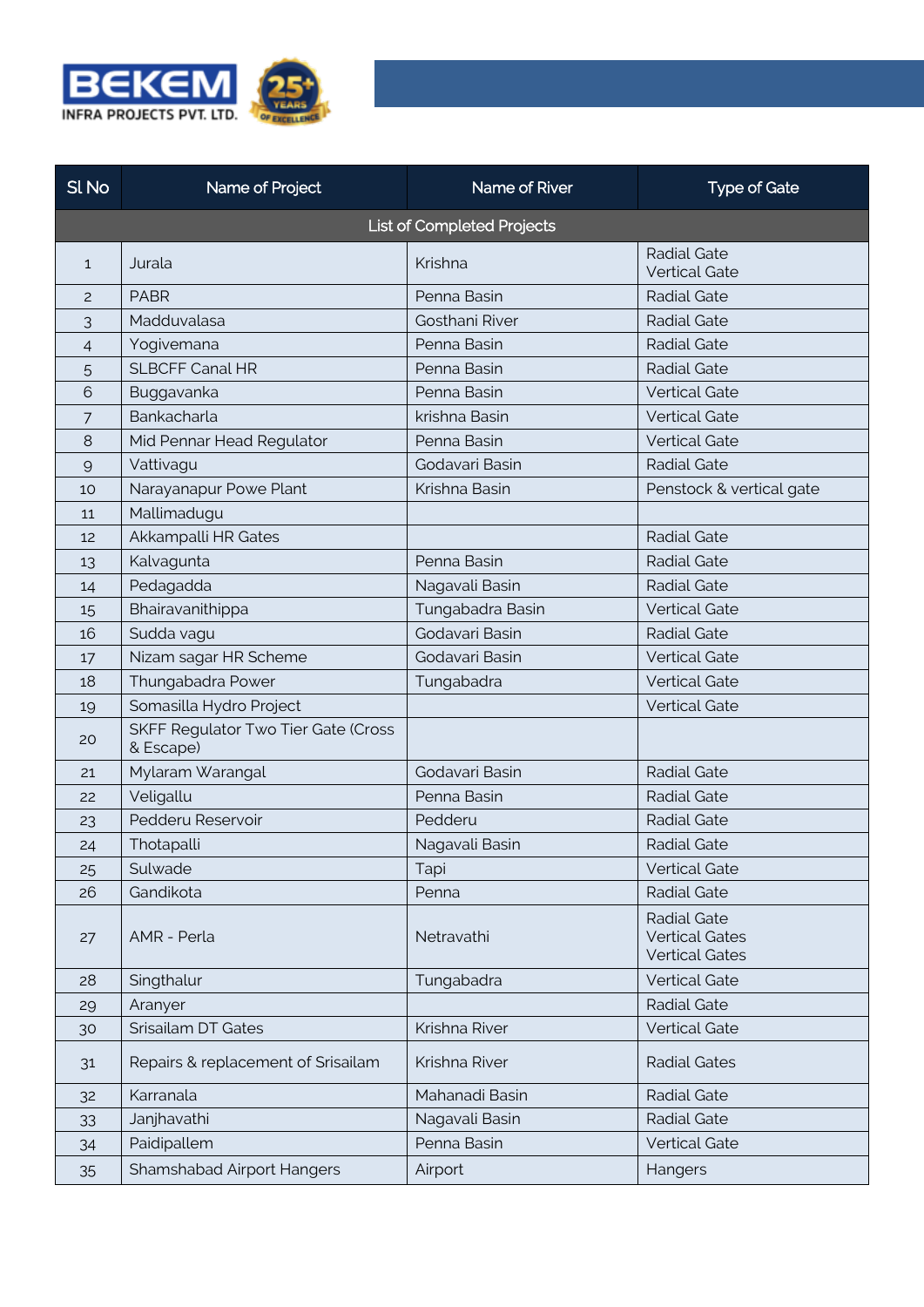

| 36 | Pothireddypadu project         | Penna Basin          | <b>Vertical Gate</b>                           |
|----|--------------------------------|----------------------|------------------------------------------------|
| 37 | Mathadivagu project            | Godavari Basin       | <b>Radial Gate</b>                             |
| 38 | Apegaon                        | Godavari             | <b>Vertical Gate</b>                           |
| 39 | Hiradpuri                      | Godavari             | <b>Vertical Gate</b>                           |
| 40 | Rajatakli                      | Godavari             | <b>Vertical Gate</b>                           |
| 41 | lonisavangi                    | Godavari             | <b>Vertical Gate</b>                           |
| 42 | Jirgihal - Balki               |                      | <b>Godbole Gates</b>                           |
| 43 | <b>HCC Works</b>               | Godavari             | <b>Vertical Gate</b>                           |
| 44 | Gang wagans                    |                      | Defence                                        |
| 45 | Missile Cary Wagons            |                      | Defence                                        |
| 46 | L&T Cross cum Escape Gates     |                      | <b>Vertical Gate</b>                           |
| 47 | Alisagar Reservior             | Alisagar             | <b>Vertical Gate</b>                           |
| 48 | Ghatne Barrage                 | Sina                 | <b>Vertical Gate</b>                           |
| 49 | Basavanna SHEP                 | Krishna              | <b>Vertical Gate</b>                           |
| 50 | Locomotives                    |                      | 800 Hp & 1200 Hp                               |
| 51 | Rangasamudram                  | Krishna              | <b>Radial Gate</b>                             |
| 52 | Lower Jurala                   | Krishna              | Power Intake Gate<br>Draft Tube Gate           |
| 53 | Kelo                           | Kelo                 | <b>Radial Gate</b>                             |
| 54 | Pulichintala                   | Krishna River        | <b>Radial Gate</b>                             |
| 55 | Yellampalli - HM               | Godavari             | <b>Radial Gate</b>                             |
| 56 | Yellampalli - Civil            | Godavari             | Civil Work                                     |
| 57 | Maheswar Hydero Power Project  | Narmada              | <b>Radial Gate</b>                             |
| 58 | Jorethang                      | Rangeet              | <b>Vertical Gate</b>                           |
| 59 | Salma dam - Afghanistan        | Hari River           | <b>Radial Gate</b>                             |
| 60 | Manchiryala Railway Bridge     | Godavari             | Well Sinking                                   |
| 61 | Stangthasul Dam - Kombodia     |                      | <b>Sluice Gate</b>                             |
| 62 | Mahatma Gandhi Lift Irrigation | Krishna Basin        |                                                |
| 63 | Samoda                         | Maha Nadi            | <b>Vertical Gate</b>                           |
| 64 | Newumtru                       | Teesta               | <b>Radial Gate</b>                             |
| 65 | Dikchu                         | Teesta               | Radial Gate with top seal                      |
| 66 | Shanmuka Subramanyam           | Krishna Basin        | <b>Vertical Gates</b><br><b>Vertical Gates</b> |
| 67 | Thumbe                         | Netravathi           | <b>Vertical Gate</b>                           |
| 68 | Kanpur LIS                     | Mahanadi Basin       | Penstock                                       |
| 69 | Rapti Sagar Canal Excavation   |                      |                                                |
| 70 | Kalvakurthi Head Regulator     |                      |                                                |
| 71 | <b>RTPP</b>                    | <b>Thermal Power</b> | Structural Work                                |
| 72 | Shankarasamudram               | Krishna Basin        | <b>Radial Gate</b>                             |
| 73 | Palamvagu                      | Godavari Basin       | <b>Radial Gate</b>                             |